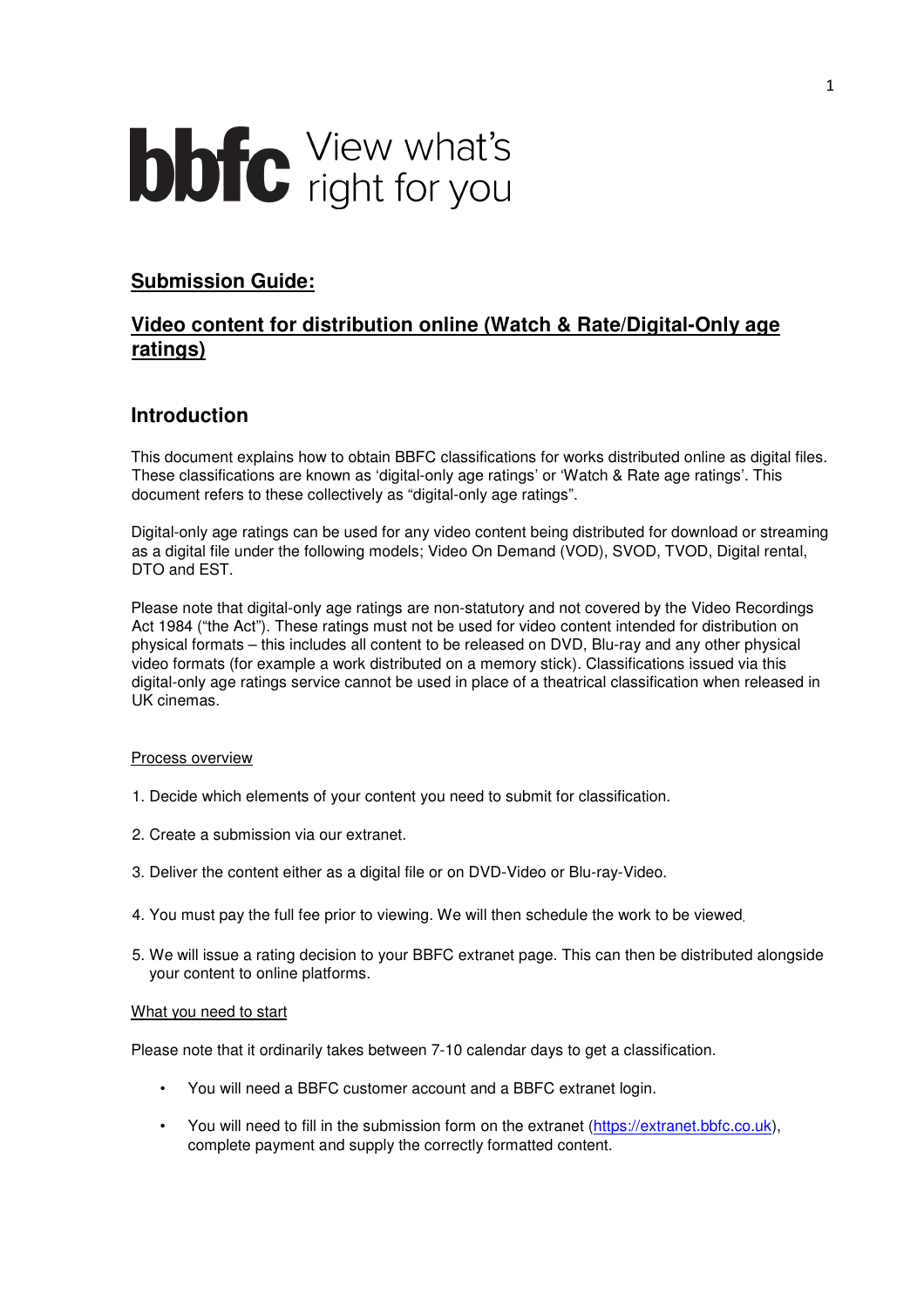

- You must supply the exact version that will be on sale to the public this includes full colour correction and final sound mix. Any watermarks / DOGs must satisfy our policy. http://www.bbfc.co.uk/industry-services/additional-information/technical-requirements#dog
- If you are supplying a file digitally you may wish to integrate with Globus: https://www.globus.org

#### **What content requires a BBFC classification?**

Online classification is not mandatory in the UK. However, many services supplying digital video for UK customers now expect works to have a BBFC home entertainment classification as a condition of redistribution. (BBFC cinema classifications must not be supplied to these services.) Other digital video services will accept content without a classification if it is clearly labelled as 'Unrated'; some services configure their Parental Controls to restrict access to this content to over 18s only.

If an identical version of your work has been rated by the BBFC for DVD, Blu-ray or VHS it will already have a digital-only age rating and does not need to be re-submitted. This rating can be used on digital video services licensed by the BBFC.

If your work has not yet been rated for DVD, Blu-ray or VHS, or has only been rated for the cinema, it will need a BBFC digital-only age rating in order to be sold on many digital video services.

Works deemed exempt from classification by the distributor when distributed on physical formats may require classification to be made available on digital video services.

#### **How much does it cost?**

We charge a submission fee of £26.08  $+$  £3.03 per-minute fee  $+$  VAT for a digital-only age rating.

For example, for a 90-minute submission we would charge £298.78 + VAT.

#### Submitting multiple elements

If submitted together for one overall classification, the individual elements will incur just one £26.08 charge plus the overall per-minute fee. Please note, however, those elements must always be distributed together in order to use the classification.

Alternatively, you may wish to submit the elements individually for separate classifications. In this instance, we apply a £26.08 charge for each element. This provides you with the flexibility to re-use the elements in different combinations in the future.

You may find full fee information here under the 'Digital Fees' heading: http://www.bbfc.co.uk/industry-services/additional-information/fee-tariff#digital

Our fee calculator is here: http://www.bbfc.co.uk/industry-services/fee-calculator (Please select 'Watch & Rate' and 'Standard' rate)

#### **Works not in the English language**

Works not in the English language may require the use of an interpreter. Where we need to arrange an outside interpreter, we may issue a supplementary charge. We will inform you so that you can agree to the charge before we go ahead with the viewing.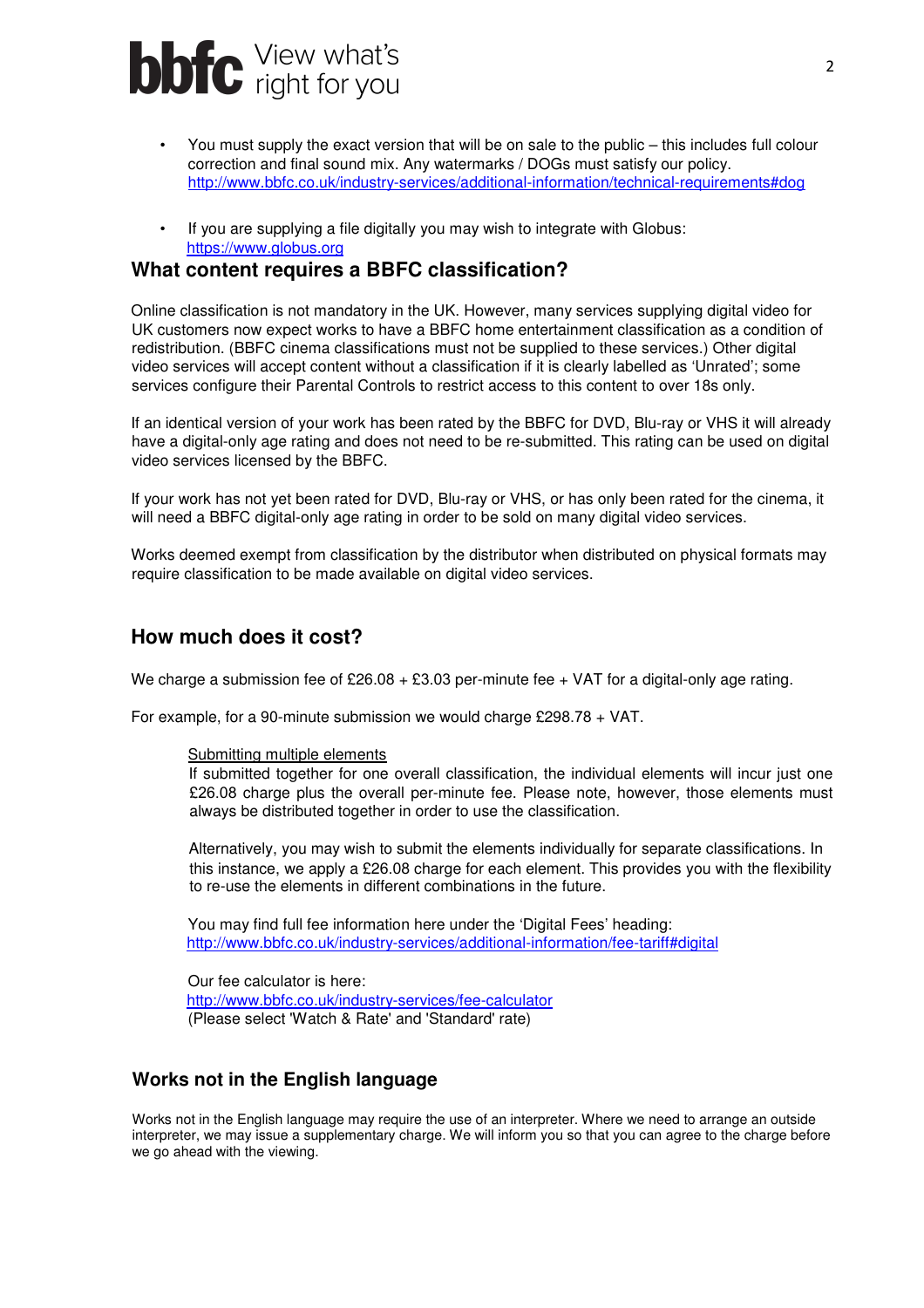

## **How long should it take?**

We view content on a first-come, first-served basis. Ordinarily, we provide a classification within 7-10 calendar days following payment. **Please note that turnaround times may vary according to submission volumes, the nature of the individual work and other factors.** 

For a faster turnaround we offer a limited number of Pre-Booking Express (PBE) viewing slots that you may book in advance. There is a small fee uplift for this premium service. You may find more information here:

http://www.bbfc.co.uk/industry-services/additional-information/pre-booking-express Turnaround times begin once we have received the content in a viewable format and payment has cleared.

# **How do I pay?**

We require upfront payment on all works. Once our Finance team has calculated the fee, we will contact you with information on how to pay.

Alternatively we can hold funds on deposit of a minimum of £1,000. If those funds are greater than the value of your submission, we will schedule your work for classification.

If you do not settle your invoice within 30 days, this will prevent your future submissions from being classified. We will issue a withdrawal fee of £102 at the end of the 30 days if payment is not received.

If another division within your company is already working with us, you may be able to submit your work against existing funds held on their account. Please contact finance@bbfc.co.uk to discuss this.

### **In what format should I submit my content?**

You may submit your content as a digital file (BBFC MP4 specification supplied using Globus is preferred but other options are available), DVD-Video or Blu-ray-Video or streaming.

Further details for supplying digital files are here: http://www.bbfc.co.uk/industryservices/digital-ratings/watch-rate-faqs#submit

Further details for on digital files formats that we accept are here: http://www.bbfc.co.uk/industry-services/additional-information/technical-requirements#WR

Further details for supplying on DVD-Video or Blu-ray-Video are here: http://www.bbfc.co.uk/industry-services/additionalinformation/technicalrequirements#DVDBluray

You must supply the exact version that will be made available to the public – this includes full colour correction and final sound mix.

You will find information about multiple audio tracks and subtitles here: http://www.bbfc.co.uk/industry-services/additional-information/technical-requirements#audio

On-screen graphics:

Works can only have discreet watermarks / DOGs. We may reject works if the graphics are in breach of our policy. Further details are here: http://www.bbfc.co.uk/industry-services/digital-ratings/watch-rate-faqs#dog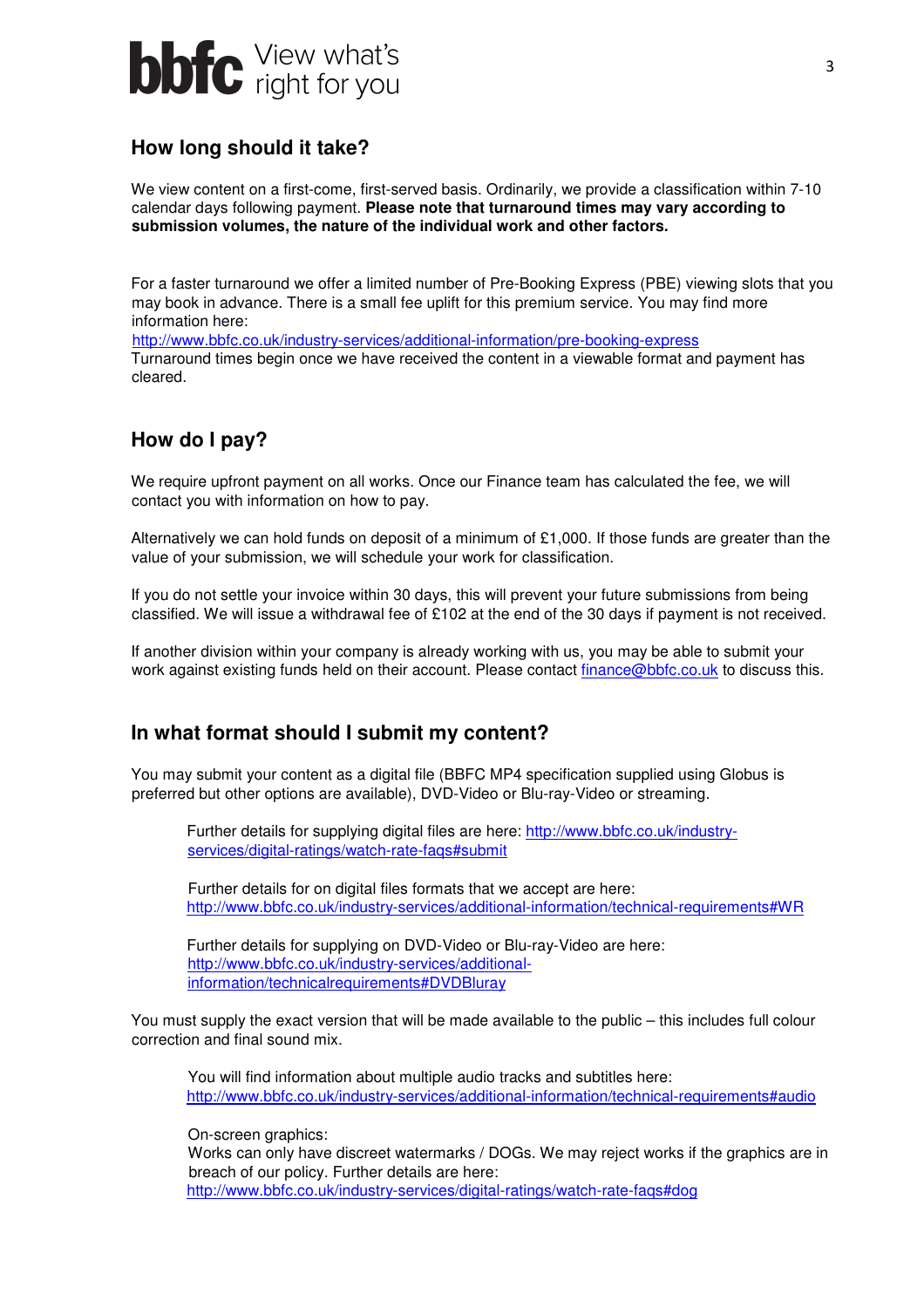

## **How do I submit?**

If you require a classification from us you must create a submission record via our extranet here: https://www.bbfc.co.uk/website/OnlineSubmissions.nsf If you do not have a BBFC account and extranet access you may request these here: http://www.bbfc.co.uk/customer

# **Delivering your files for viewing**

Instructions on how to supply each work is provided on our extranet after the submission is made.

Discs must be labelled with the title and the media number and posted to: BBFC, 3 Soho Square, London, W1D 3HD.

# **What happens after submitting?**

Once we have received your work and payment, we will begin the classification process. After a work is examined and approved we will make our decision available on your extranet account and provide details of the decision via an email to the address provided via the online submission form. The work is now formally classified.

If you decide to withdraw your work after completing the Extranet submission you may be liable to withdrawal fees. Full details of these fees are can be found here: http://www.bbfc.co.uk/industryservices/additional-information/fee-tariff#withdraw\_WR

### **What happens once my work is classified?**

We will publish the classification decision on our public database at http://www.bbfc.co.uk

### **What do I need to do with my classification?**

The rating and short BBFCinsight (aka content advice/ratings reason) should be provided to digital video services/third parties via the Avails list and/or the work's metadata.

If you have multiple classified elements on a download, the works must carry the classification of the highest-rated element.

For example, if there are elements classified 12 and elements classified 15 within the same product, the labelling must reflect the 15 age classification.

### **How can I use my classification?**

This classification is for licenced UK digital video services only. You may not use this classification for cinema exhibition or for physical media.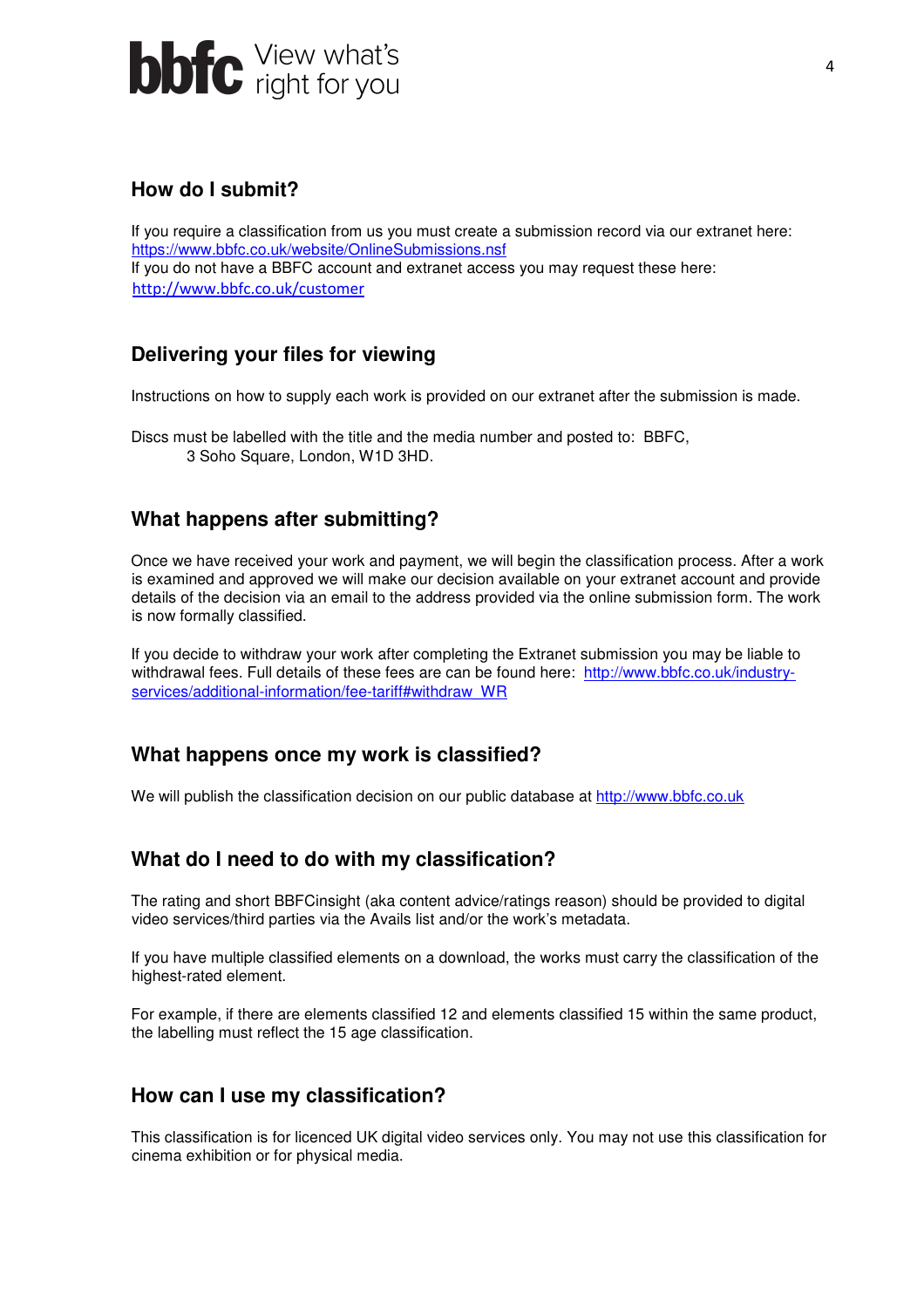

If the work consists of multiple different elements submitted for one overall classification (e.g. feature, trailer and documentary), then the classification is only valid when you distribute all those classified elements together.